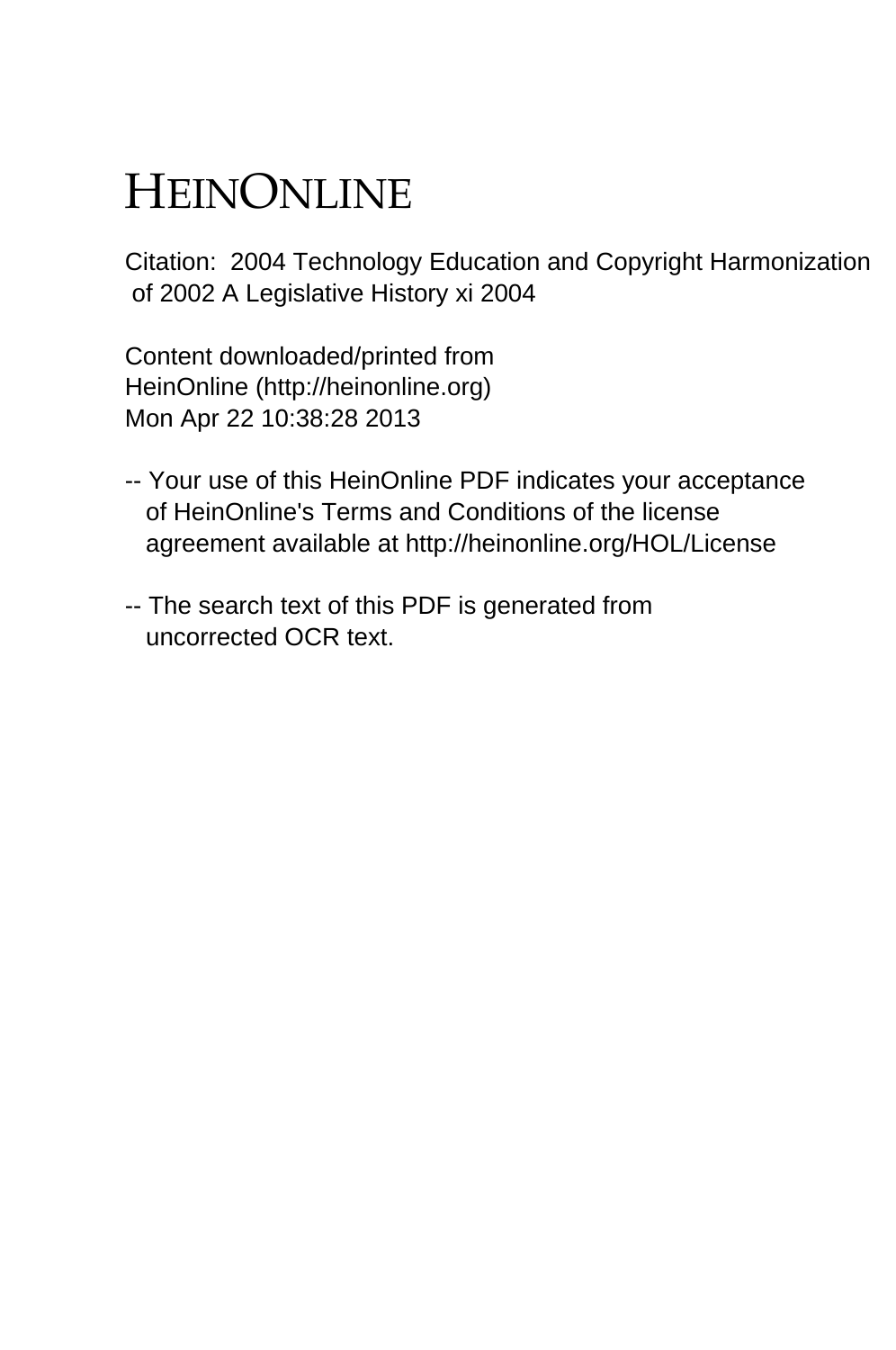### **TABLE OF DOCUMENTS**

#### **Part I - The Law**

**Doc.** No. **1** Technology, Education, and Copyright Harmonization Act of 2001, Pub. L. **107-273,** Title **III,** Subtitle **C.**

#### **Part II - Reports on the Law**

- **Doc. No. 2** Technology, Education and Copyright Harmonization Act of 2001, Senate Report No. 107-31.
- Doc. No. 3 Fechnology, Education, and Copyright Harmonization Act of 2001, House Report No. 107-687.

#### **Part IH -** Hearings on **the Law**

- Doc. No. 4 *Technology, Education and Copyright Harmonization Act of 2001,* hearings before the House Subcommittee on Courts, the Internet, and Intellectual Property, 107th Cong. (June **27,** 2001).
- Doc. No. **5** *Promoting Technology andEducation: Turbo-Charging the School Buses on the Information Highway,* hearing before the Senate Committee on the Judiciary, 107th Cong. (Mar. **13, 2001).**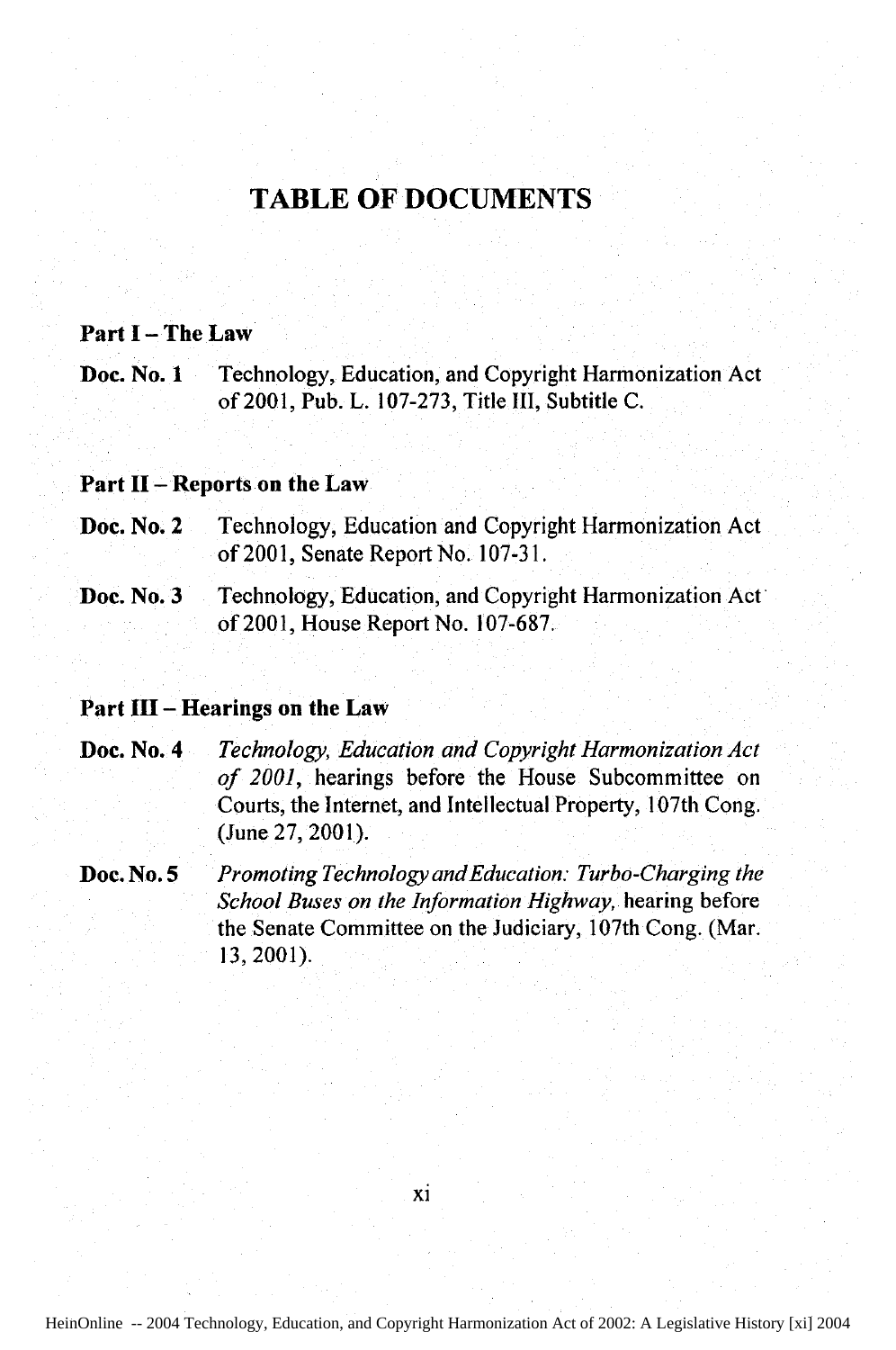#### Part IV **-** Congressional Record

- Doc. No. 6 Remarks of Sen. Hatch, 147 Cong. Rec. S2007 (daily ed. Mar. 7, 2001).
- Doc. No. **7** Section-By-Section Analysis of S. 487, Cong. Rec. S2009 (daily ed. Mar. 9, 2001).
- Doc. No. 8 Reid Amendments Nos. 793, 794 to **S.** 487, 147 Cong. Rec. S5987 (daily ed. June 7, 2001).
- Doc. No. 9 Consideration of **S.** 487, 147 Cong. Rec. S5988 (daily ed. June 7, 2001).
- Doc. No. 10 Remarks of Rep. Boucher, 147 Cong. Rec. E1076 (June 12, 2001).

#### Part V **-** Bill Versions

- Doc. No. **11** H.R. **2215,** Title **III,** Subtitle **C,** Technology, Education, and Copyright Harmonization Act of 2002.
- Doc. No. 12 **S. 487,** Technology, Education, and Copyright Harmonization Act of 2001 (as introduced in Senate).
- Doc. No. 13 S. 487, Technology, Education, and Copyright Harmonization Act of 2001 (as reported in Senate).
- Doc. No. 14 **S. 487,** Technology, Education, and Copyright Harmonization Act of 2001 (as passed **by** Senate).
- Doc. No. **15 S. 487,** Technology, Education, and Copyright Harmonization Act of 2001 (as referred to House Committee).
- Doc. No. **16 S. 487,** Technology, Education, and Copyright Harmonization Act of 2001 (as reported in House).

#### Part **VI -** Related Bill

Doc. No. 17 H.R. 2100, Twenty-first Century Distance Learning Enhancement Act (as introduced).

#### xii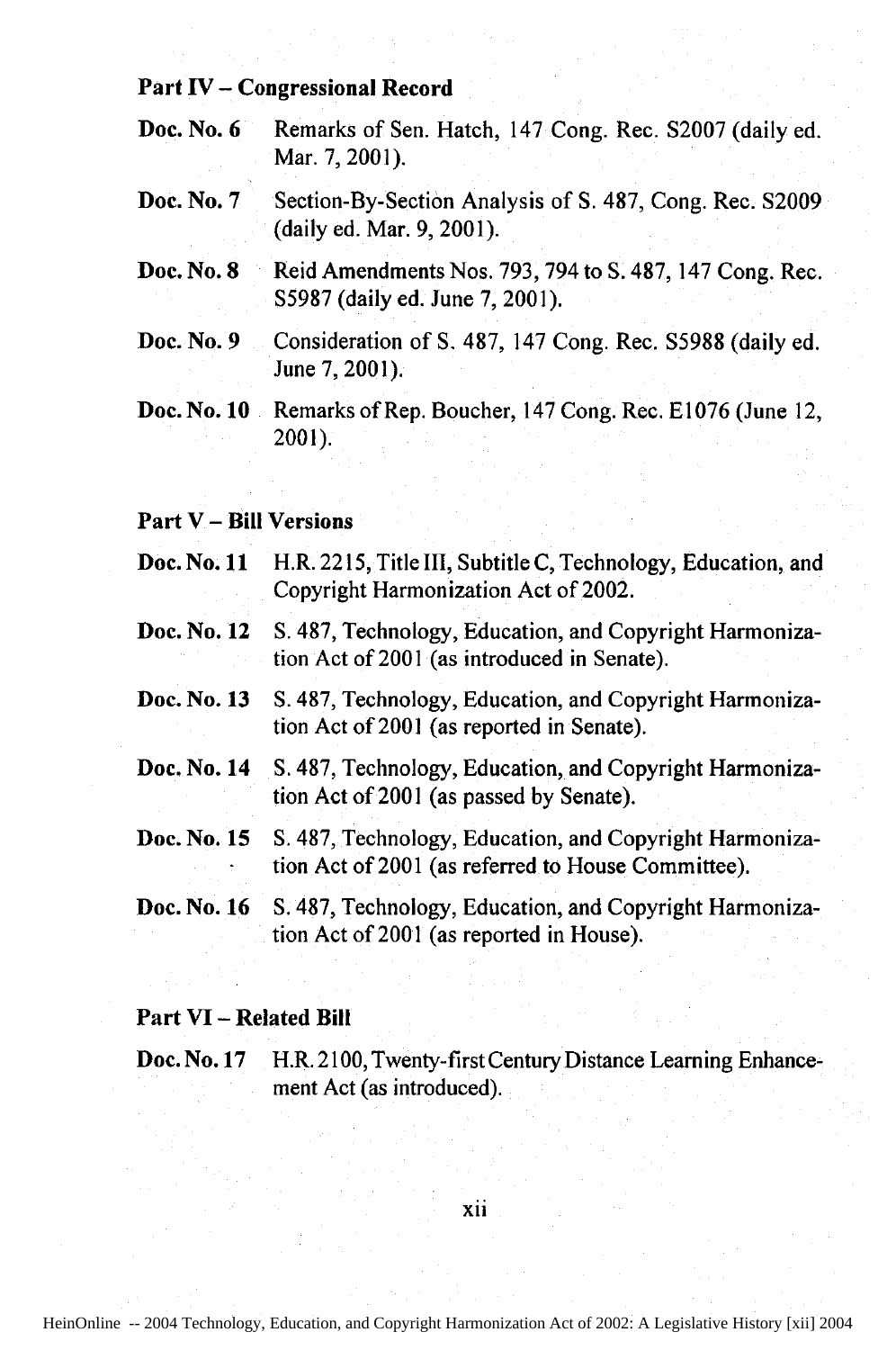#### **Part VII - Related Hearings**

#### **Doc.** No. **18** *The Copyright Office Report on Copyright and Digital Distance Education,* hearing before the Senate Committee on the Judiciary, United States Senate, 106th Cong. (May 25, 1999).

#### Doc. No. **19** *Intellectual Property Security Registration and the Report of the US. Copyright Office on Copyright and Digital Distance Education,* hearing before the Subcommittee on Courts and Intellectual Property of the Committee on the Judiciary, 106th Cong. (June 24, 1999).

#### **Part VIII - Register's Report**

#### Library of Congress, Copyright Office, *Report on Copyright and Digital Distance Education* (1999). Vol. 1. **Doc. No. 20**

xiii